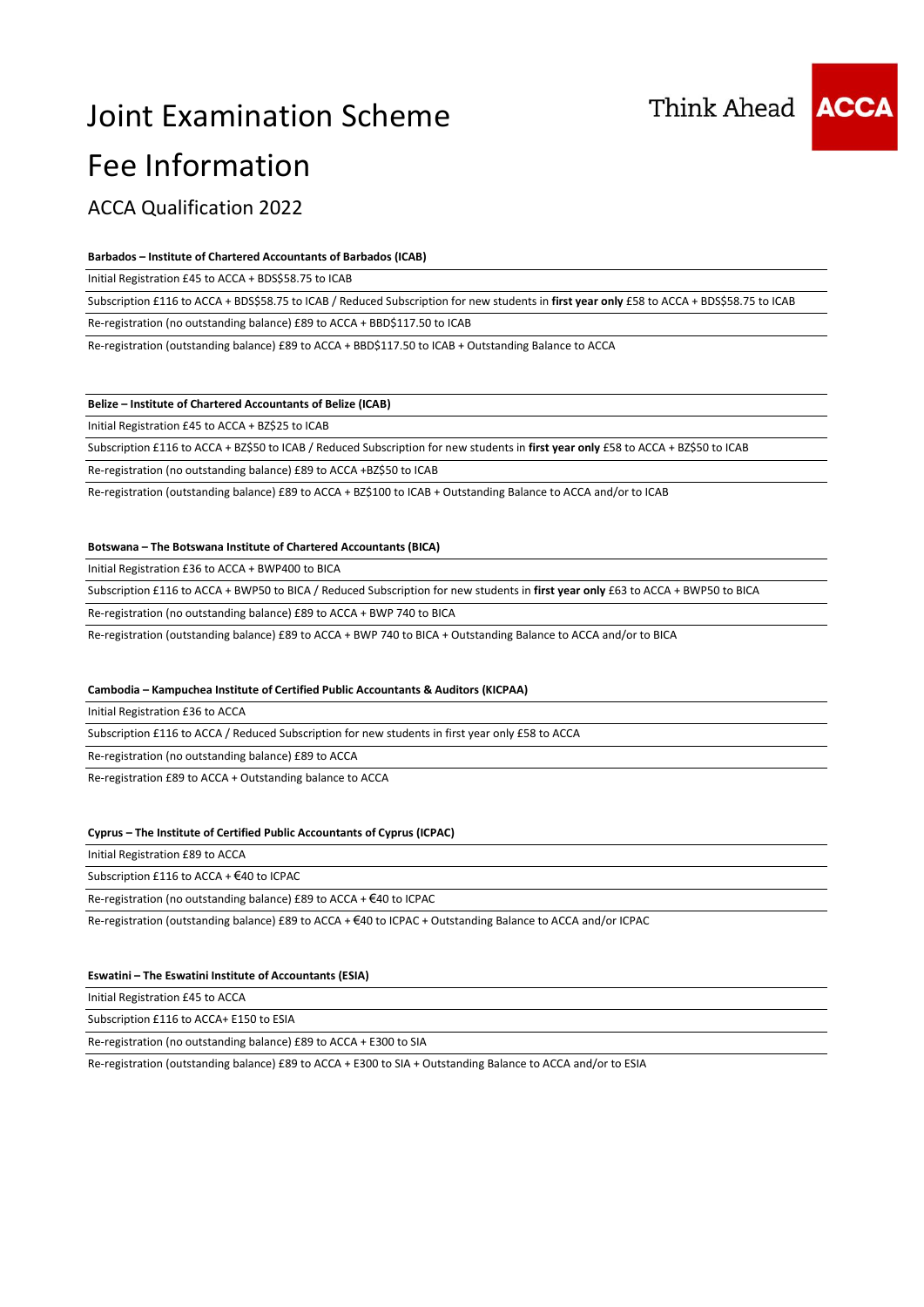## Joint Examination Scheme



# Fee Information

### ACCA Qualification 2022

#### **Greece – The Institute of Certified Public Accountants of Greece (SOEL)**

Initial Registration £89 to ACCA + €40 to SOEL

Subscription £116 to ACCA + €40 to SOEL

Re-registration (no outstanding balance) £89 to ACCA + €40 to SOEL

Re-registration (outstanding balance) £89 to ACCA + €80 to SOEL + Outstanding Balance to ACCA and/or SOEL

#### **Guyana – Institute of Chartered Accountants of Guyana (ICAG)**

Initial Registration £45 to ACCA + GYD\$2,000 to ICAG

Subscription £116 to ACCA + GYD\$1,000 to ICAG / Reduced Subscription for new students in **first year only** £58 to ACCA + GYD\$1,000 to ICAG

Re-registration £89 to ACCA + GYD\$1,000 to ICAG + Outstanding balance to ACCA and/or ICAG

#### **Jamaica – The Institute of Chartered Accountants of Jamaica (ICAJ)**

Initial Registration £45 to ACCA + J\$2,900 to ICAJ

Subscription £116 to ACCA +J\$4,100 to ICAJ / Reduced Subscription for new students in **first year only** £58 to ACCA + J\$4,100 to ICAJ

Re-registration (no outstanding balance) £89 to ACCA + J\$7,000 to ICAJ

Re-registration (outstanding balance) £89 to ACCA + J\$7,000 to ICAJ + Outstanding Balance to ACCA and/or to ICAJ

#### **Lesotho – Lesotho Institute of Accountants (LIA)**

Initial Registration £45 to ACCA + M800 to LIA

Subscription £116 to ACCA + M800 to LIA

Re-registration (no outstanding balance) £89 to ACCA + M800 to LIA

Re-registration (outstanding balance) £89 to ACCA + M800 to LIA + Outstanding Balance to ACCA and/or to LIA

#### **Malta – The Malta Institute of Accountants (MIA)**

Initial Registration £89 to ACCA + €75 to MIA

Subscription £116 to ACCA + €75 to MIA

Re-registration (no outstanding balance) £89 to ACCA + €75 to MIA

Re-registration (outstanding balance) £89 to ACCA + €75 to MIA + Outstanding Balance to ACCA and/or to MIA

#### **Sierra Leone – The Institute of Chartered Accountants of Sierra Leone (ICASL)**

Initial Registration £45 to ACCA

Subscription £116 to ACCA

Re-registration (no outstanding balance) £89 to ACCA

Re-registration (outstanding balance) £89 to ACCA